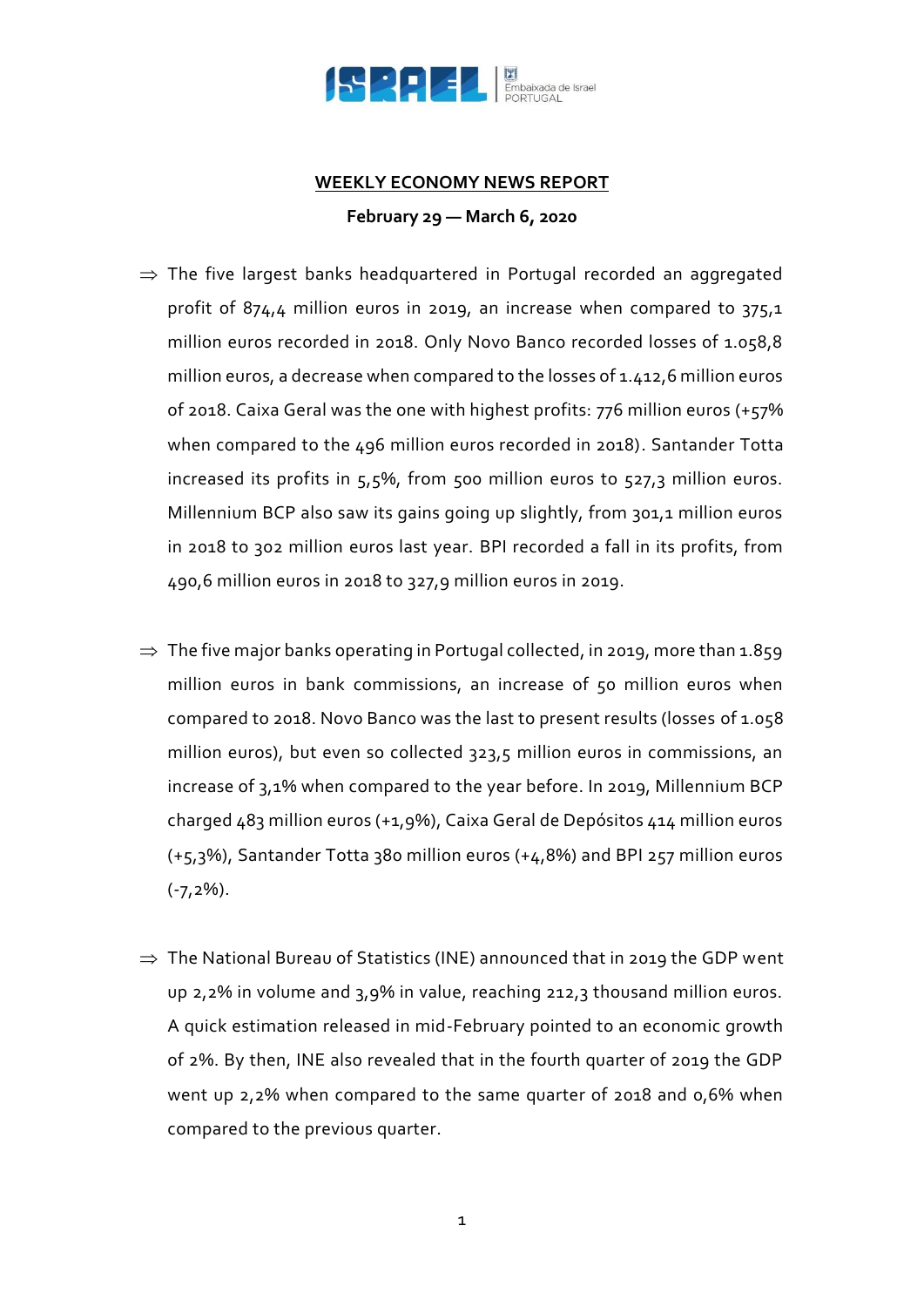

- $\Rightarrow$  The unemployment rate in Portugal went up to 6,9% in January, after standing at 6,6% in January of last year. In December, this indicator stood at 6,7%. In January, there were 358,6 thousand unemployed, an increase of 2,6% when compared to December and of 5,4% when compared to January of the last year. As far as the employed population is concerned, there were 4,86 million employed, an increase of 0,2% when compared to December. In the whole 2019, the unemployment rate stood at 6,5%, a decrease of 0,5% when compared to the 2018. For this year, the Government estimates the unemployment rate to stand at 6,1%.
- $\Rightarrow$  The public administrations recorded a surplus of 1.287,5 million euros in January, 238,5 million euros less than in the same month of 2019, the Ministry of Finance announced. This fall is explained by the fact that the expenditure grew more than the revenue, 11,5% and 5,5%, respectively.
- $\Rightarrow$  The State collected 3,55 thousand million euros in taxes in January, which reflects a yearly increase of 1%, according to the Budget Directorate-General of the Finance Ministry.
- $\Rightarrow$  The Portuguese families spent last year 9,7 thousand million euros in home shopping, an increase of 4,8% comparing to 2018. This is a record high, based on a growth of consumption in all categories of products. Frozen products, beverages and house cleaning products went up above the market average, between 8% to 6%. Grocery and personal care products increased 5%, with the first being accountable for 38,8% of the spending. Only dairy products, whose sales went up 2%, stood below the market average. Even so, they are the second item Portuguese buy the most, being accountable for 17,6% of the purchases (18,1% in 2018).
- $\Rightarrow$  David Neeleman, the largest private shareholder of TAP, is believed to be preparing to sell his share in the company. Eco newspaper published in